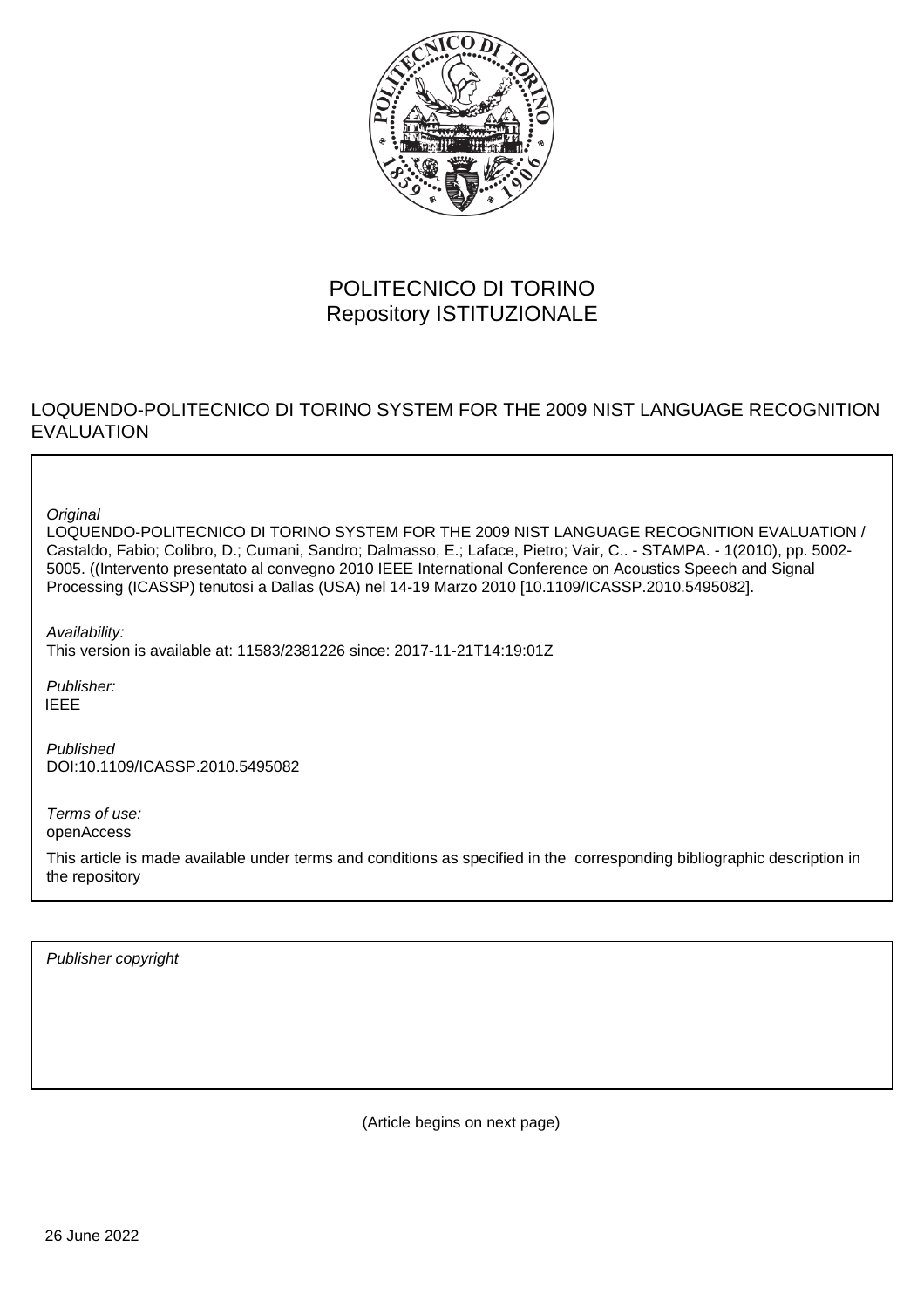# **LOQUENDO-POLITECNICO DI TORINO SYSTEM FOR THE 2009 NIST LANGUAGE RECOGNITION EVALUATION**

*Fabio Castaldo<sup>1</sup> , Daniele Colibro<sup>2</sup> , Sandro Cumani<sup>1</sup> , Emanuele Dalmasso<sup>2</sup> , Pietro Laface<sup>1</sup> , Claudio Vair<sup>2</sup>* 

<sup>1</sup>Politecnico di Torino, Italy, <sup>2</sup>Loquendo, Torino, Italy

{Fabio.Castaldo, Sandro.Cumani, Pietro.Laface}@polito.it

{Daniele.Colibro, Emanuele.Dalmasso, Claudio.Vair}@loquendo.com

# **ABSTRACT**

This paper describes the system submitted by Loquendo and Politecnico di Torino (LPT) for the 2009 NIST Language Recognition Evaluation. The system is a combination of classifiers based on two core acoustic models and on two core phone tokenizers. It exploits several state-of-the-art techniques that have been successfully applied in recent years both in speaker and in language recognition.

We illustrate the incremental training procedure that has been devised to deal with broadcast data, we also describe the models, the classification techniques that have been used for this evaluation, and we comment on the performance of the system components alone and in combination.

The system obtained using these techniques was among the best participants in this evaluation, obtaining on the 23 languages recognition task an actual DCFx100 of 1.6, 2.8, and 9.2 in the 30, 10 and 3 sec conditions respectively.

*Index Terms—* Spoken Language Recognition, LID, Feature compensation, Phone tokenizers

# **1. INTRODUCTION**

A new challenge has been introduced in the 2009 NIST Language Recognition Evaluation (LRE) [1]: while all of the previous evaluation data consisted of Conversational Telephone Speech (CTS), two corpora of broadcast data consisting of Voice of America broadcasts in multiple languages have been distributed by NIST as additional data for this evaluation. Moreover, most of the 23 target languages were new, and several target languages had no CTS samples. For each of the target languages that were included in these corpora, a labeled development set was created by LDC including about 80 segments of approximately 30 seconds duration, audited by the provider (LDC) and found to contain narrowband speech in the target language.

Unfortunately this development corpus lacks the necessary intralanguage variability due to channel, gender and speaker differences, to train robust language models. Thus, in the NIST evaluation plan it was allowed to collect additional training data from any publicly available source.

In this paper we first illustrate the incremental data selection and training procedure that has been devised to generate an appropriate development set for the narrowband speech in broadcast data. Then we describe the models that have been created, and the classification techniques that have been used for this evaluation. Finally, we comment on the performance of each system component and of its combination with the others, highlighting some still open problems such as the poor results obtained testing CTS data using models trained with narrowband speech collected from broadcast corpora.

# **2. TRAINING AND DEVELOPMENT DATA**

While most of the CTS data were available from previous NIST evaluations, narrowband speech segments from broadcast data (*broadcast* for short in the following) had to be carefully selected to create the language models according to an incremental procedure starting from the Voice of America corpora provided by NIST for the 2009 evaluation, which contain speech in most of the 23 target languages [1]. These corpora, referred to as VOA2 and VOA3 in the following, were supplied down-sampled to 8 KHz, in 8-bit mu-law format. VOA3 programs have VOA supplied language labels, while those from VOA2 have associated a set of hypothesized language labels created by an automatic procedure [2], which may be erroneous.

# **2.1. Telephone development data**

The following CTS corpora were used for training:

- The Callfriend corpus [3]. The conversations in this corpus were split into slices of approximately 150s.
- The corpora provided by NIST for LRE03, LRE05 and LRE07.
- The Russian through switched telephone network [3].
- The Cantonese and Portuguese data in the 22 Language OGI corpus [4].

# **2.2. Broadcast development data**

The development corpora were incrementally created to include as far as possible the intra-language variability due to channel, gender and speaker differences. To obtain a language recognition system with good generalization capabilities, we had to generate a development set - further split in training, calibration and test subsets - covering the mentioned variability with a sufficient amount of examples, and without speaker overlap among the subsets. The LRE2009 broadcast development data and the audited corpus provided by NIST did not satisfy the previous requirements for the following reasons:

- The segments are often from the same speaker, as detected by our speaker recognizer [5], and confirmed by the "uniq spkr" field of the audited data set to 'False'.
- After filtering the same speaker segments, a small number of segments remain for some languages.
- The speaker genders within a language are not balanced.
- Excluding "French", the segments of all the other languages are either telephone or broadcast.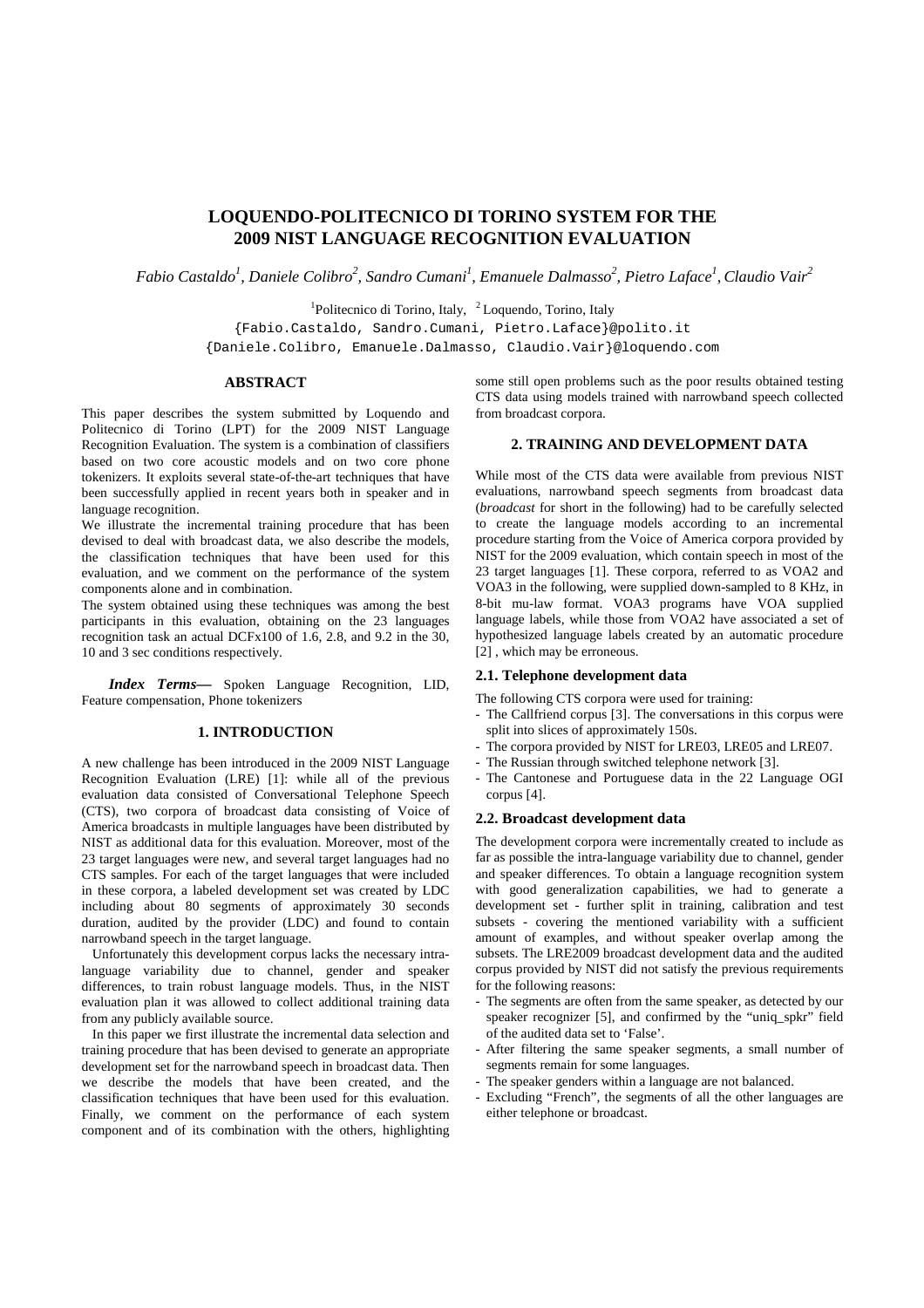- No audited data were available for Hindi, Russian, Spanish and Urdu on VOA3, only the automatic segmentation from Brno University (BUT) was given.
- No segmentation was provided in the first release of the VOA3 development data for Cantonese, Korean, Mandarin, and Vietnamese.

For these 8 missing languages only the automatic language hypotheses provided by BUT were available for VOA2 data.

Overall, we had only CTS data for 13 languages, only broadcast data for 21 languages, and data in both conditions for 11 of these languages. The "Persian" broadcast data in VOA2 and VOA3 were considered samples of the Farsi language.

# **2.3. Additional checked development data**

For the 8 languages lacking audited broadcast, segments have been generated accessing the VOA site [6] looking for the original MP3 files, also included – down-sampled – in the VOA3 disk. The goal was to collect about 300 broadcast segments per language, which were first processed by detecting narrowband fragments with a procedure similar to the one described in [2]. The candidates were checked to eliminate segments including music, bad channel distortions, and fragments of other languages that were evidently not corresponding to the file labels.

The telephone and the audited broadcast data, plus the data of this additional set were evenly split into a train and a test set. Due to the scarcity of data we did not create a calibration set, performing simple score normalization by ZT-norm.

The segments belonging to the same speaker were included in the same set. The speaker information was obtained by running our speaker recognizer on the broadcast segments.

This set was used to train preliminary "bootstrap" models, one acoustic and one phonetic. The tests performed using these bootstrap models have highlighted the aforementioned problems related to the adequacy of the development data, and the necessity of further enriching the development sets.

#### **2.4. Additional not audited development data**

The samples necessary to enrich the development sets with new speakers and more segments were selected from the VOA3 and VOA2 data. For the VOA3 database we assume that the file label correctly identify the corresponding language. Among the VOA3 data segmented by BUT, but not audited, we selected those allowing us to include new speakers in the train, calibration and test sets. The selection of speakers for each language was performed by means of the speaker recognizer. The audited segments were processed first, followed by the checked ones, and finally by the others in order to discard segments belonging to frequently appearing speakers. Whenever the best recognition score obtained by a segment was less than a predefined threshold, a new speaker model was added to the current set of speaker models.

The selection of segments from the VOA2 database was more complex, and possibly error prone. Language recognition was performed on each segment using a system combining the bootstrap models. A segment was selected only if it had associated a score greater than a given rather high threshold, and if the 1-best language hypothesis of our system matched the 1-best hypothesis provided by the BUT system. The speaker selection procedure was applied also to these segments. The number of different speakers per language resulting from this procedure is about 45 on average.

| Table 1: Number of segments and total segment time selected from |
|------------------------------------------------------------------|
| the Voice of America broadcast corpora                           |

| Set                     | Time | <b>Broadcast Corpora</b> |                                                                                         |     |      |     |     |  |
|-------------------------|------|--------------------------|-----------------------------------------------------------------------------------------|-----|------|-----|-----|--|
|                         |      |                          | $\mathit{voa3\_A}$ $\mathit{voa2\_A}$ ftp_C $\mathit{voa3\_U}$ $\mathit{voa2\_U}$ ftp_U |     |      |     |     |  |
| Train                   | 40 h | 529                      | 116                                                                                     | 316 | 1955 | 590 | 66  |  |
| Extended<br>train       | 48 h | 114                      | $22^{1}$                                                                                | 65  | 2483 | 574 | 151 |  |
| Calibration<br>and Test | 34 h | 396                      | 85                                                                                      | 329 | 1866 | 449 | 45  |  |

Table 1 shows the number of segments of broadcast data included in the final sets, and their total duration. In these tables the *ftp* label refers to the narrowband segments extracted from the original MP3 files available in the VOA site. Suffixes *A*, *C* and *U* refer to audited, checked, and additional unchecked segments respectively.

# **3. LANGUAGE IDENTIFICATION SYSTEM**

The LPT system is the combination of classifiers based on two acoustic core models and two core phonetic tokenizers.

The acoustic models are Gaussian Mixture Models obtained from a common Universal Background Model (UBM). The UBM and the language GMMs consist of mixtures of 2048 Gaussians. The observation vector includes the usual 56 parameters: the first 7 Mel frequency cepstral coefficients and their 7-1-3-7 Shifted Delta (SDC) coefficients.

Two core acoustic models have been trained, both based on Gaussian Mixtures. These models will be referred to in the following as *pushed* GMMs and MMIE trained GMMs respectively.

# *3.1.1. Pushed GMMs*

These discriminative models are obtained by a combination of GMMs through the information provided by Support Vector Machine (SVM) classifiers (GMM-SVM) according to the method proposed in [7]. A model per utterance is obtained by using Maximum A Posteriori (MAP) adaptation with a small relevance factor. Channel dependent but gender independent GMMs have been trained to avoid reducing the number of positive class examples. Training the channel dependent model of a target language is performed using as positive class the set of the channel dependent GMMs of that language, and all the GMMs of the competitor languages as negative classes (irrespective of channel).

The total number of models that we use for scoring an unknown segment with this system is 34: the channel dependent models are 22 (11 CTS and 11 broadcast) and the single channel models are 12 (2 telephone and 10 broadcast models only).

#### *3.1.2. MMIE trained GMMs*

The second set of acoustic models is trained by Maximum Mutual Information Estimation (MMIE) [8].

Training is performed on frame blocks separated by silences, identified by a recognizer of broad phonetic classes. Gender dependent models were trained with 7 iterations, bootstrapped from gender independent pushed GMMs. The gender information was provided by labels, when available, or by our speaker recognizer trained to perform only gender detection.

Since we use channel independent but gender dependent models, the number of scores per segment is 46, 23 per gender.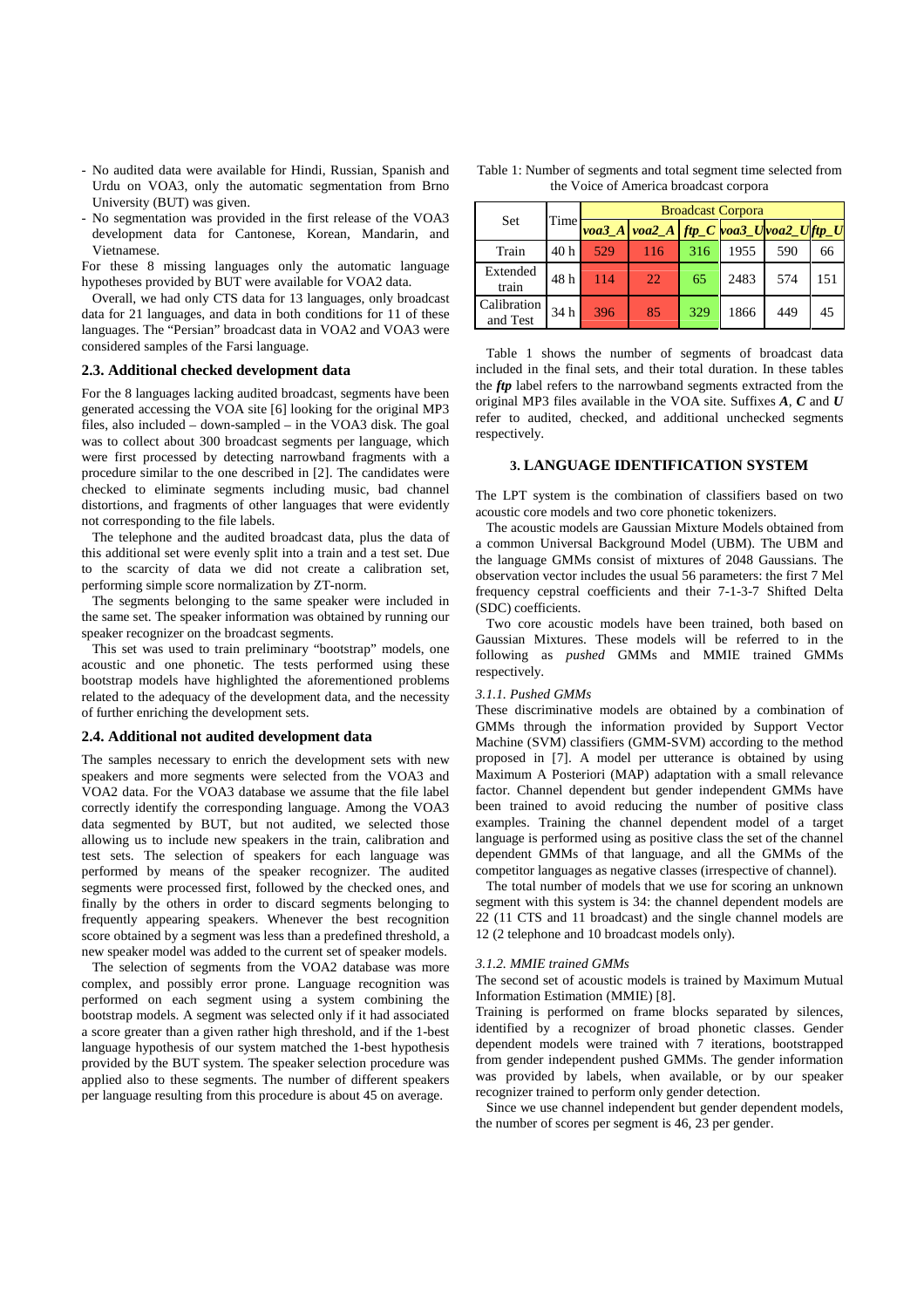#### *3.1.3. Nuisance compensation*

For both models, the features domain compensation approach that was successful in the previous evaluation [9] was applied to reduce channel and speaker variability within the same language. We estimated a subspace that represents the distortions due to interlanguage variability, and compensate these distortions in the domain of the features using factor analysis [10]. The subspace of the intra-language variability is modeled by a low rank matrix **U**, of dimension 120 in these experiments. The **U** matrix and UBM that were trained for the LRE07 evaluation, with telephone data only, have been used to obtain the GMM bootstrap models. When the training set was enriched as illustrated in the Section 2, new matrices **U** and UBMs have been estimated. Each new **U** matrix is estimated by collecting the differences between GMM supervectors of each language. These differences have been performed separately for segments labeled as broadcast or telephone and among broadcast and telephone segments.

# **3.2. Phone models**

The combination of acoustic with phonetic systems has been successful in the past evaluations [9][11]. In particular, in LRE07 we exploited the availability of several languages in the Loquendo-ASR recognizer [12] to implement a phonetic system based on the Parallel Phone tokenizer-SVM [13].

#### *3.2.1. 1-best LID SVM*

The first phonetic system is based on the standard Loquendo-ASR decoder, which uses hybrid ANN-HMM models described in [14]. The decoder uses a phone-loop grammar with diphone transition constraints, and produces the 1-best phone strings for each segment. For this system, 12 different phone grammars have been used in parallel to collect the statistics of the n-gram phone occurrences in each segment for the following languages: French, German, Greek, Italian, Polish, Portuguese, Russian, Spanish, Swedish, Turkish, UK and US English.

From each phone sequence produced by one of our phonetic transcribers on the same segment, the frequency of occurrence of each n-gram is computed and normalized by the square root of its frequency in the whole training set. By appending in a single vector all these normalized n-gram frequencies, we produce the so called Term Frequency Log-Likelihood Ratio (TFLLR) kernel [15] used in the SVM approach to language identification [7][9].

Channel dependent linear SVM models of the target languages were trained. Two different TFLLR kernels have been used, the first one based on 3-grams, and the second one relying on pruned n-grams of order higher than 3 [8].

#### *3.2.2 Lattice 3-grams*

The second phonetic system is based on the same features and phone-loop grammars, but uses slightly different ANN acoustic models and a search engine that produces phone lattices. The number of language transcribers for this system is 10 (a new language, Catalan, is included in the previous list of languages, whereas Greek, Portuguese and UK English were excluded).

Again, channel dependent SVM models were trained computing the 3-gram probability using the expected counts from a lattice rather than the statistics from the 1-best sequence [16] [17].

# **6. SCORE NORMALIZATION AND COMBINATION**

The system produces its final scores by combining the scores of the 5 sub-systems illustrated in Section 3. Since the dimension of

| Table 2: Performance of the 5 sub-system on the 30s development     |
|---------------------------------------------------------------------|
| set ( $minDCFx100$ ) and on the evaluation sets (actual $DCFx100$ ) |

| <b>TEST</b><br>ON | <b>SYSTEMS</b>        |                     |         |                 |         |        |  |  |
|-------------------|-----------------------|---------------------|---------|-----------------|---------|--------|--|--|
|                   | Pushed<br><b>GMMs</b> | MMIE<br><b>GMMs</b> | 3-grams | Multi-<br>grams | Lattice | Fusion |  |  |
| Development       | 1.48                  | 1.70                | 1.09    | 1.12            | 1.06    | 0.86   |  |  |
| Evaluation        | 2.13                  | 2.15                | 1.64    | 1.53            | 1.47    | 1.16   |  |  |
| <b>Broadcast</b>  | 2.03                  | 2.01                | 1.63    | 1.51            | 1.39    | 1.08   |  |  |
| Telephone         | 3.09                  | 3.47                | 2.25    | 2.26            | 2.49    | 2.06   |  |  |

the score vectors for all the channel dependent sub-systems is 34, whereas it is 23+23 for the MMIE GMMs sub-system, the total number of scores is 182.

The back-end training procedure follows the normalization and calibration procedure proposed in [11][18] and uses the FoCal multiclass toolkit [19].

The final back-ends for the evaluation were trained on the set of scores obtained by the models on all the development and test data described in Section 2. Separate back-ends were trained for the 3, 10, and 30 sec conditions using the development subsets of the corresponding durations.

For each sub-system a set of channel dependent Gaussian back-ends has been trained. In particular, the space of the scores produced by each sub-system is transformed by means of LDA, and 34 Gaussians with common full covariance are trained by Maximum Likelihood Estimation.

The output of each backend is a vector of 34 scores, 22 of them related to languages having both telephone and broadcast development data, 10 to languages having only broadcast data, and the remaining two – American and Indian English – having only telephone data.

The raw score vectors are transformed into log likelihood vectors by applying the Gaussian back-ends, and the calibrated fusion of the 5 sub-systems is performed by means of multiclass Linear Logistic Regression (LLR), which finds the transformation parameters that optimize the multi-class Cllr objective function [18].

The best log likelihood is selected for the 11 languages having both broadcast and telephone scores.

These probabilities are transformed into the log likelihood ratio score llr=log P(segment|Language)/P(segment|-Language) using the a priori probabilities and costs given in the NIST LRE09 evaluation plan [1], thus the decision threshold is simply 0.

# **7. RESULTS**

The five subsystems and their fusion were assessed on a telephone LRE07 subset (restricted to the LRE09 target languages) and on the broadcast development data of Section 2. The development set was further split into 2 subsets, used for calibration and testing purposes. Both subsets were used for calibration and testing, exchanging their roles.

The first row of Table 2 summarizes the performance of the 5 subsystem on 30 sec segments of the LRE09 development data, in terms of minDCFx100 [1]. The second row gives the actual DCFx100 obtained on the evaluation set. The last two rows show the performance of the sub-systems on broadcast and telephone test data only. The results of the fusion of the sub-system are given in the last column.